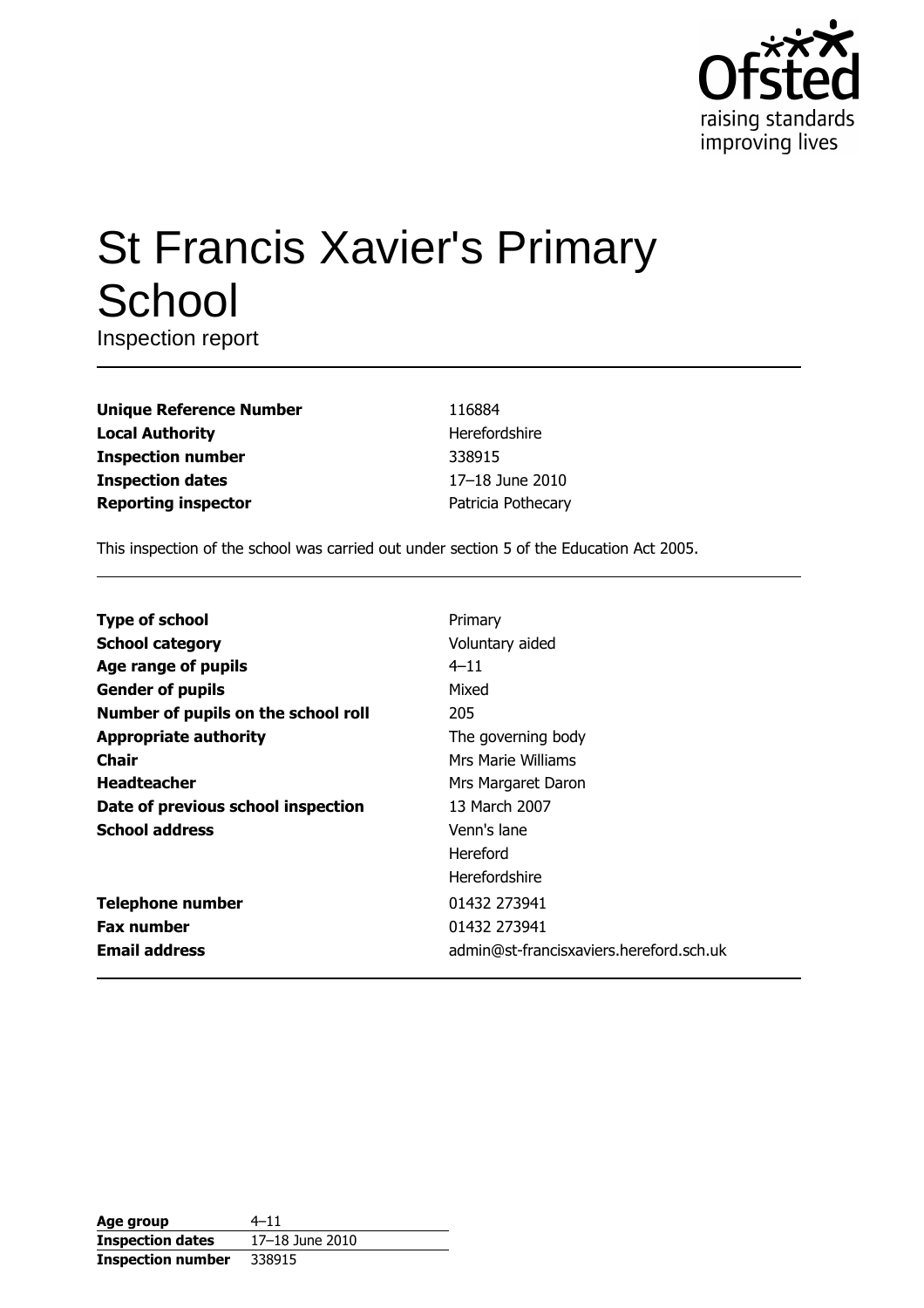The Office for Standards in Education, Children's Services and Skills (Ofsted) regulates and inspects to achieve excellence in the care of children and young people, and in education and skills for learners of all ages. It regulates and inspects childcare and children's social care, and inspects the Children and Family Court Advisory Support Service (Cafcass), schools, colleges, initial teacher training, work-based learning and skills training, adult and community learning, and education and training in prisons and other secure establishments. It rates council children's services, and inspects services for looked after children, safequarding and child protection.

Further copies of this report are obtainable from the school. Under the Education Act 2005, the school must provide a copy of this report free of charge to certain categories of people. A charge not exceeding the full cost of reproduction may be made for any other copies supplied.

If you would like a copy of this document in a different format, such as large print or Braille, please telephone 08456 404045, or email enquiries@ofsted.gov.uk.

You may copy all or parts of this document for non-commercial educational purposes, as long as you give details of the source and date of publication and do not alter the documentation in any way.

Royal Exchange Buildings St Ann's Square Manchester M2 7LA T: 08456 404045 Textphone: 0161 618 8524 E: enquiries@ofsted.gov.uk W: www.ofsted.gov.uk © Crown copyright 2010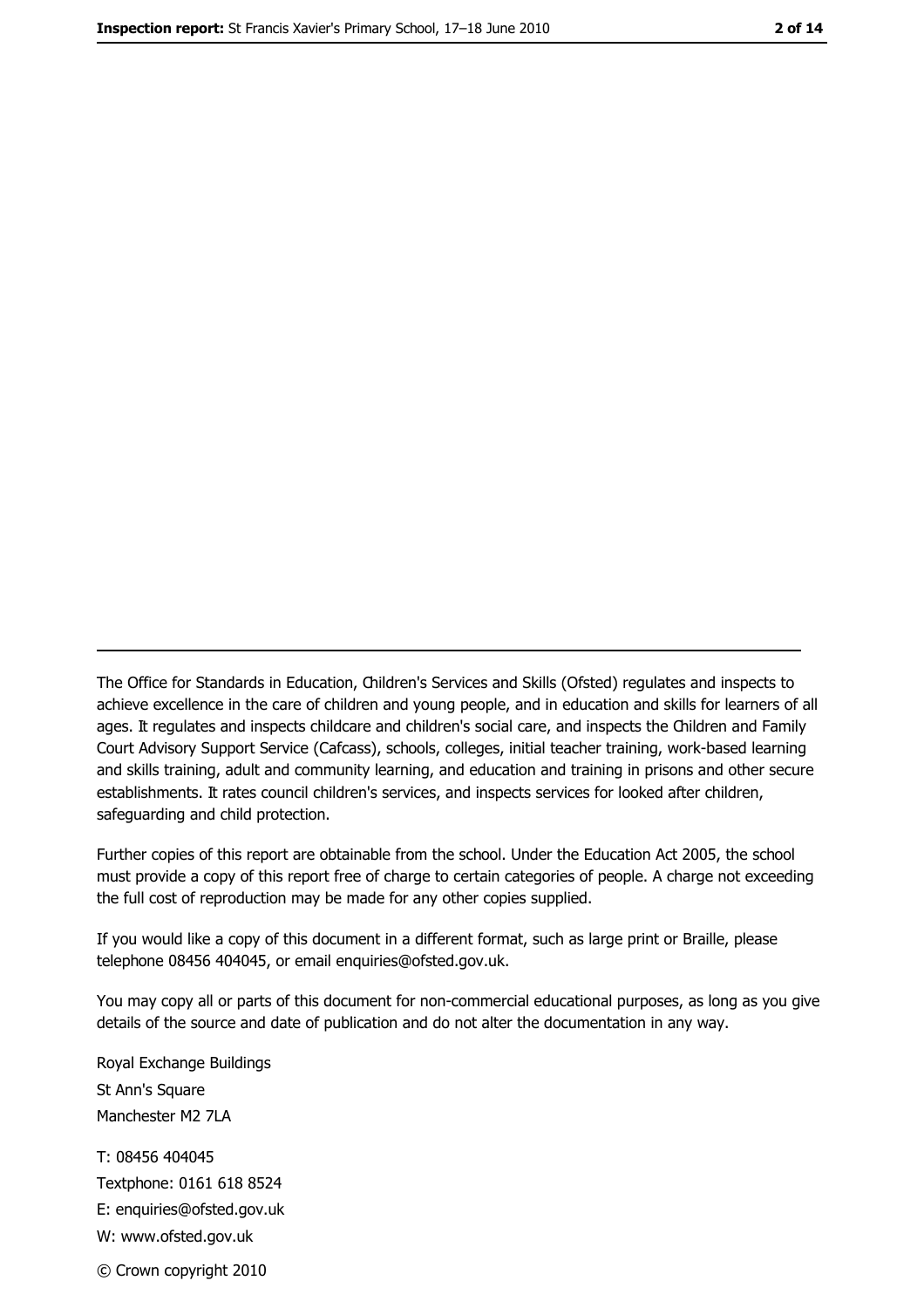# **Introduction**

This inspection was carried out by three additional inspectors. Fifteen lessons were observed and nine teachers seen. Meetings were held with groups of pupils, the chair of governors and staff. Inspectors observed the school's work and looked at information about pupils' progress, staff and pupil surveys and safeguarding procedures. The inspection team analysed 93 responses to parents' and carers' questionnaires.

The inspection team reviewed many aspects of the school's work. It looked in detail at the following:

- the progress being made in Key Stage 1, particularly in writing  $\blacksquare$
- how well assessment is used in lessons to help different groups of pupils make  $\blacksquare$ suitable progress
- whether leaders have secured sustained improvements to pupils' progress.  $\blacksquare$

# Information about the school

St Francis Xavier's Primary receives pupils from a wide geographic area. Few pupils are known to be eligible for free school meals. An average proportion of pupils are of minority ethnic heritage but higher than average numbers speak English as an additional language. The proportion of pupils with special educational needs and/or disabilities is low. More pupils than usual join or leave the school at times other than the normal times for admission and transfer. The school has several recent awards including Healthy Schools status and Activemark.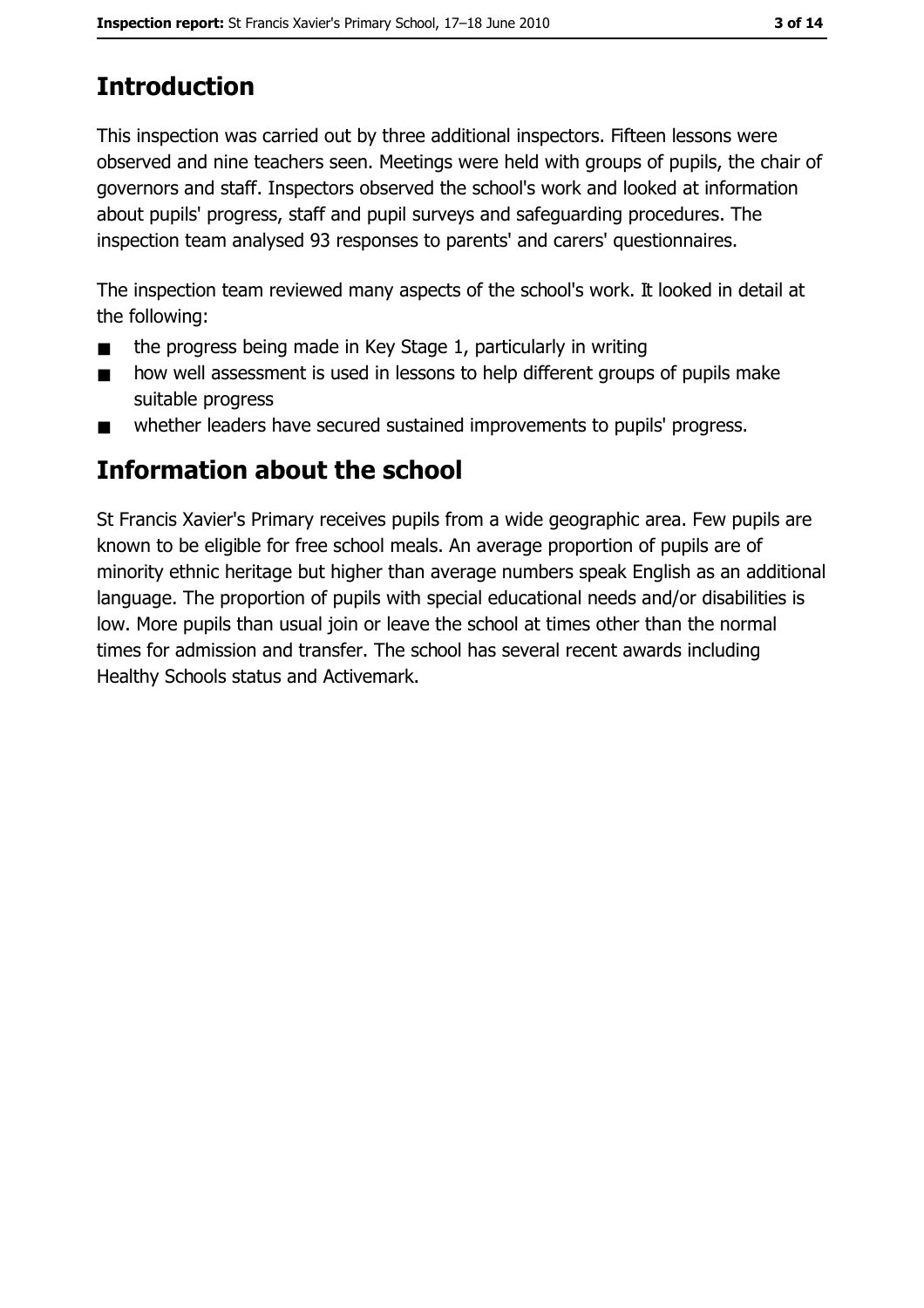# **Inspection judgements**

# Overall effectiveness: how good is the school?

### The school's capacity for sustained improvement

# **Main findings**

St Francis Xavier's Primary is a good school which provides a delightful and welcoming learning environment for pupils, and enables them to achieve well academically and personally. Pupils enter the school with attainment broadly in line with that expected for their age. By the time they leave Year 6, pupils are attaining above national averages, having made good progress. This good progress is made by all groups of pupils, including those with special educational needs and/or disabilities. Pupils' outstanding spiritual, moral, social and cultural awareness is very well supported by the good curriculum, where they are given ample opportunity to reflect upon the rich tapestry of the human and natural world.

Pupils' writing skills have improved this year and their progress is now good in Key Stage 2 as a result of a new writing scheme in Years 3 and 4. In Key Stage 1, pupils' writing has also improved but their progress is satisfactory rather than good. This is due in part to them having fewer consistent opportunities to write at length and also to a less effective writing scheme for this age group.

There are many strengths in teaching, particularly in the skilled use of information technology and the very clear explanations which significantly aid pupils' understanding. Teachers use assessment well in English to set individual targets which ensure that all groups make equally good progress from their different starting points. In mathematics, the use of assessment is less effective in some classes and individual targets are not always evident to pupils. As a result, pupils in these classes are not clear about the next steps they need to take to improve and they are not moved on fast enough. For a few pupils, especially the more able, the tasks set in mathematics sometimes lack challenge. Despite this, exceptionally good teaching in other classes and accurate knowledge of each pupil's level of attainment ensures that all groups of pupils make good progress in mathematics over time.

Pupils have outstanding attitudes towards leading healthy lives. There is a very high take-up of sport as they value and understand the importance of exercise. The curriculum ensures, through science, physical education and food technology, for example, that pupils know how to eat a balanced, healthy diet and the majority clearly relish eating plenty of fruit and vegetables.

School leaders have worked effectively as a team to improve the quality of teaching and learning in the school. Senior staff have developed a much more rigorous system for monitoring progress. They have used this to accurately self-evaluate strengths and what needs to be developed to drive some good sustained improvement to progress in several areas, especially for pupils with English as an additional language, who now do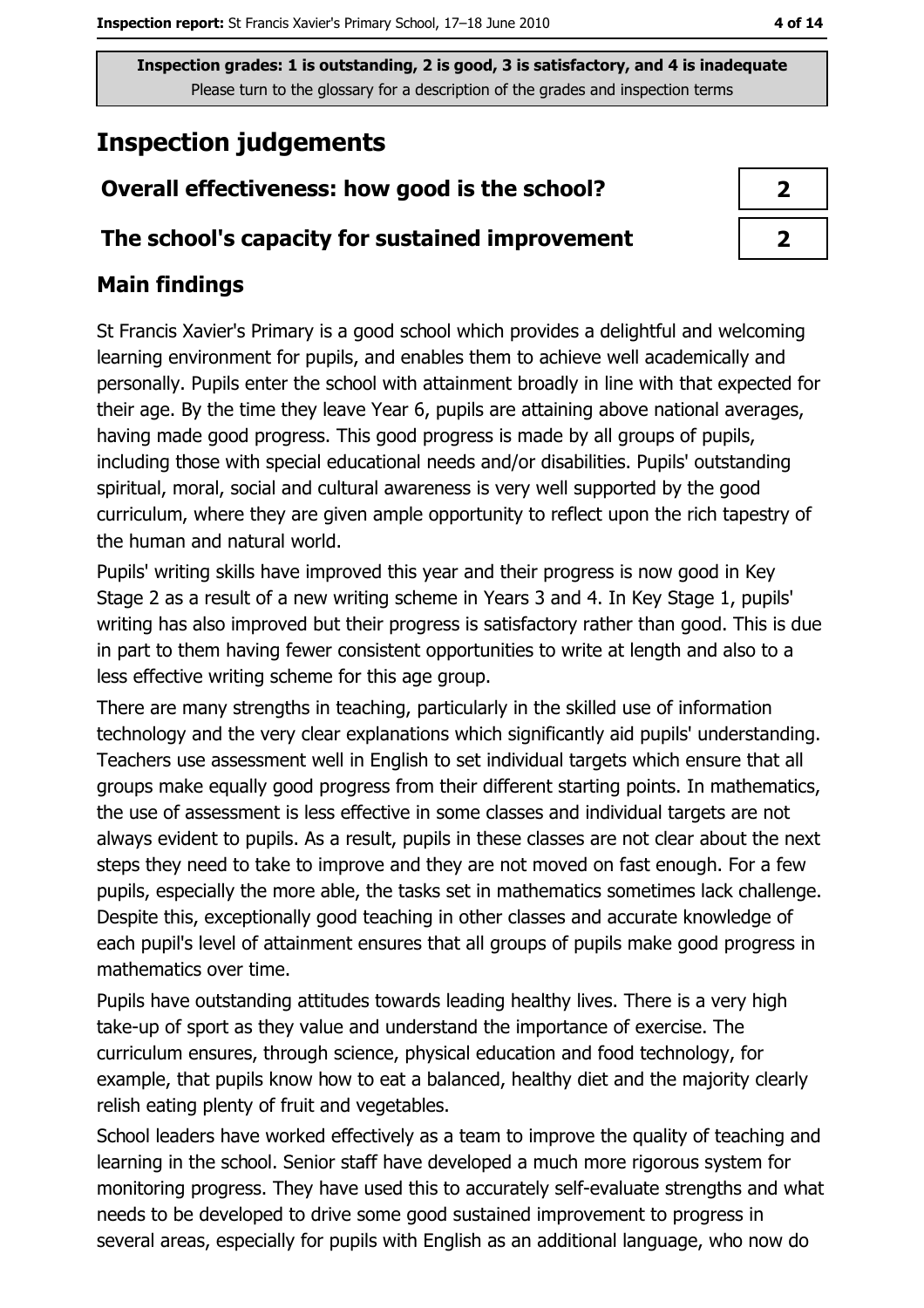well. The capacity to improve is therefore good.

Pupils appreciate the good quality care and guidance they receive, and know that when they need support it is there. For this reason, pupils feel safe and behave safely throughout the school. Their good basic skills, excellent social attitudes and strong team work mean that pupils are well prepared for the future.

## What does the school need to do to improve further?

- Increase the progress made in writing for pupils in Years 1 and 2 by:  $\blacksquare$ 
	- introducing the writing scheme already being used in Years 3 and 4
	- providing sufficient opportunity for extended writing.
- Improve the way assessment is used to plan lessons in mathematics by:
	- always setting out the next steps in learning clearly for each pupil to see
	- ensuring that individual pupils move through these steps at a fast enough pace
	- providing more immediate challenge in some of the tasks set for more able pupils.

## **Outcomes for individuals and groups of pupils**

Pupils' good achievement, and the way they enjoy and value learning, is reflected in their good attendance and the industrious atmosphere in lessons. Pupils of all abilities make good progress overall in English, mathematics and science. This is in part due to their good behaviour and positive attitudes to learning. In one outstanding English lesson, pupils were very thoughtful in their responses to a film clip, working together expertly to analyse their work. For pupils in Key Stage 1, progress in writing has risen to satisfactory this year. One class, for example, worked enthusiastically to write a well-crafted letter about their trip the day before. The good progress in mathematics, however, is not consistent in all year groups and, for a few in some classes, progress slows because they work on things they already understand. Pupils from minority ethnic groups, including those with English as an additional language and those who have a variety of special educational needs and/or disabilities make equally good progress, due to the good support they receive.

Pupils make a good contribution to the school and wider community especially in the responsibilities they take on, for example, acting as road safety officers and house captains, and in their keen recycling. Pupils' are reflective and enjoy the wonders of the world around them, and show a deep appreciation and respect for each other's differences.

These are the grades for pupils' outcomes

 $\overline{2}$ 

The grades for attainment and attendance are: 1 is high; 2 is above average; 3 is broadly average; and 4 is low.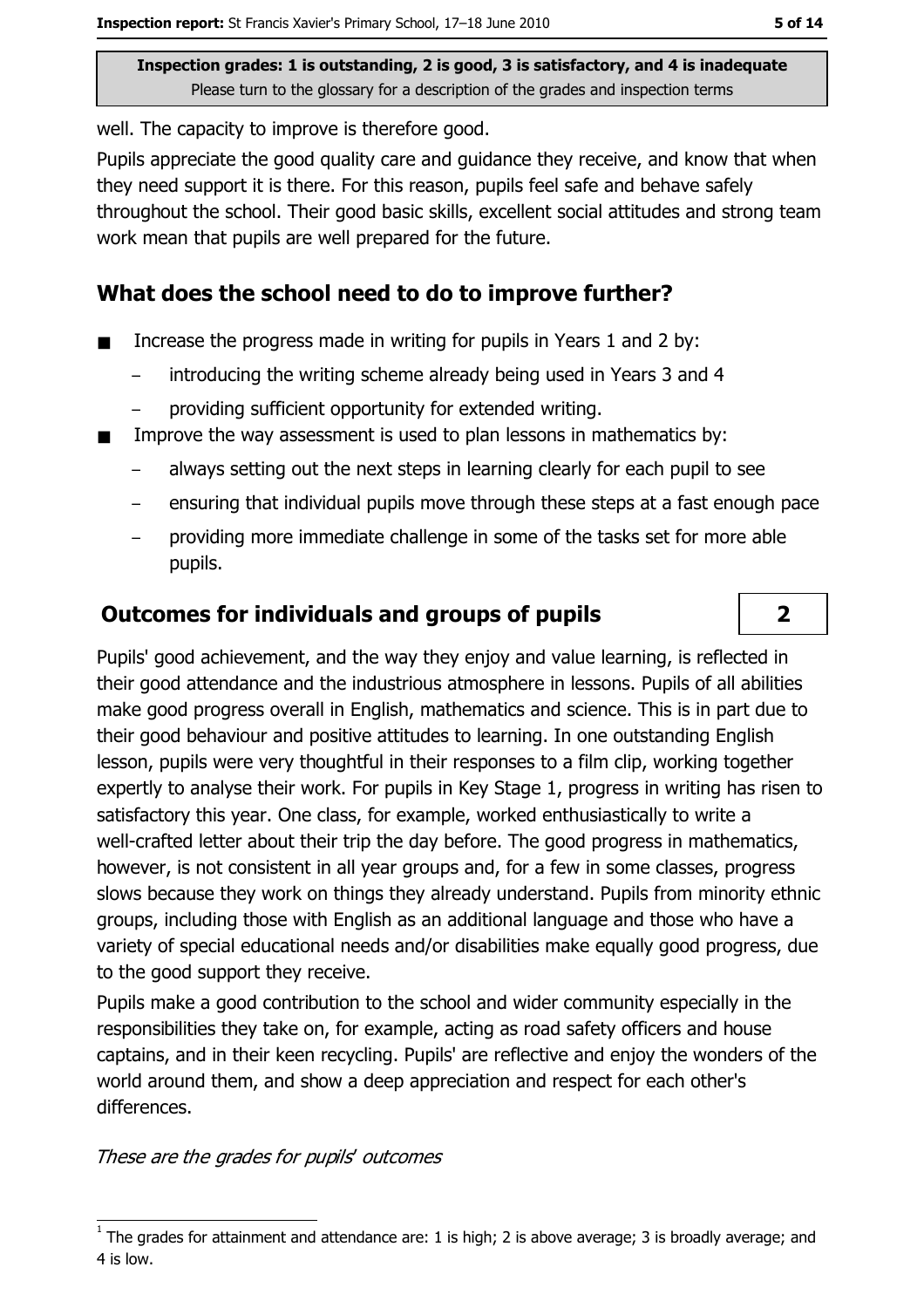| Pupils' achievement and the extent to which they enjoy their learning                                                     |                |  |  |
|---------------------------------------------------------------------------------------------------------------------------|----------------|--|--|
| Taking into account:<br>Pupils' attainment <sup>1</sup>                                                                   | 2              |  |  |
| The quality of pupils' learning and their progress                                                                        | $\overline{2}$ |  |  |
| The quality of learning for pupils with special educational needs and/or<br>disabilities and their progress               |                |  |  |
| The extent to which pupils feel safe                                                                                      |                |  |  |
| <b>Pupils' behaviour</b>                                                                                                  |                |  |  |
| The extent to which pupils adopt healthy lifestyles                                                                       |                |  |  |
| The extent to which pupils contribute to the school and wider community                                                   |                |  |  |
| The extent to which pupils develop workplace and other skills that will<br>contribute to their future economic well-being |                |  |  |
| Taking into account:                                                                                                      | $\mathcal{P}$  |  |  |
| Pupils' attendance <sup>1</sup>                                                                                           |                |  |  |
| The extent of pupils' spiritual, moral, social and cultural development                                                   |                |  |  |

#### How effective is the provision?

The strong nurturing aspect of the school is exemplified by breakfast club which provides a safe and warm start to the day. The school is particularly effective in encouraging good attendance and, more recently, reducing the number of holidays taken during term time in order to help pupils achieve their best. Teaching staff have a good understanding of pupils' individual learning needs, to enable them to set appropriate work in most lessons. This is why progress is good for the majority despite weaknesses in a few mathematics lessons. Good procedures help pupils settle in well when they join and leave the classes other than at the usual time. There are plenty of lively activities and questioning in lessons motivates, engages and involves pupils well. Good care and quidance ensure that support for those who have difficulties understanding English and for those who have special educational needs and/or disabilities is skilled and well targeted. Although assessment is accurate, thorough and used well overall, its use varies somewhat between subjects and classes. In English and most other subjects, pupils have some good opportunities to critically evaluate their own and others' work. In mathematics, pupils are not always fully aware of how to reach the next steps in their learning and the tasks set sometimes lack challenge. This is why one or two pupils, especially the more able, sometimes make slower progress in mathematics lessons.

The curriculum is increasingly creative: it is enriched by plenty of clubs, visits, visitors and projects and encourages good development of personal skills. In science, there is a strong focus on practical investigative skills which encourages pupils' enthusiasm for the subject. The school recognises, rightly, a need to increase the opportunities provided for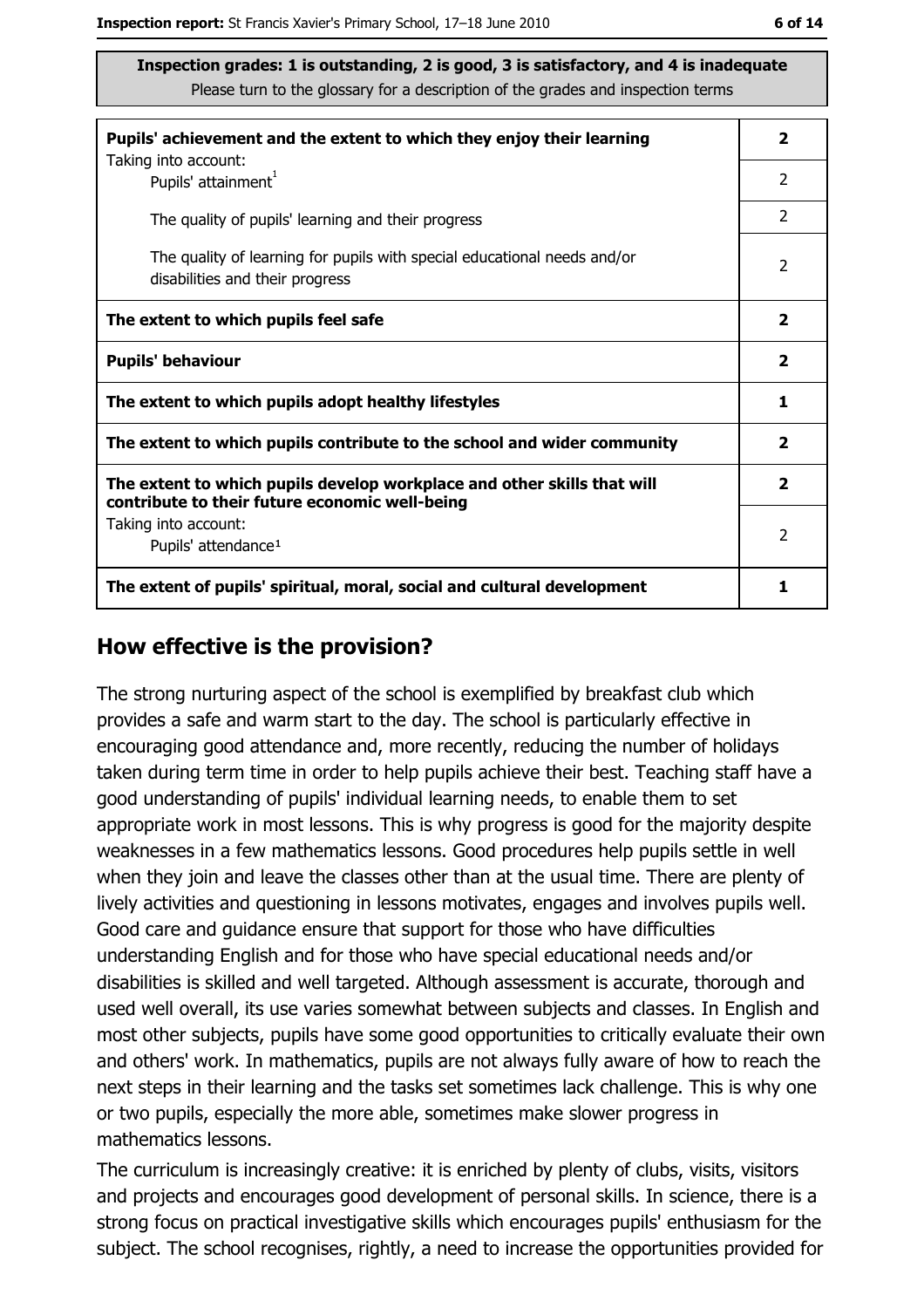encouraging extended writing to all classes, as this is proving successful with the new scheme introduced in Years 3 and 4. Sport and the arts are given high priority and an increased emphasis on information and communication technology is enhancing pupils' skills in using computers in several subjects.

These are the grades for the quality of provision

| The quality of teaching                                                                                    |                         |
|------------------------------------------------------------------------------------------------------------|-------------------------|
| Taking into account:<br>The use of assessment to support learning                                          |                         |
| The extent to which the curriculum meets pupils' needs, including, where<br>relevant, through partnerships | $\overline{\mathbf{2}}$ |
| The effectiveness of care, guidance and support                                                            |                         |

### How effective are leadership and management?

The headteacher, well supported by senior leaders, has been effective in driving improvement. This has resulted, for example, in the better progress in writing, and improved teaching and learning evident in Key Stage 1. A new and robust system for monitoring and analysing how well groups of pupils are progressing is enabling a more precise focus on what needs to be improved. Responsibilities for increasing progress and embedding ambition are well distributed amongst leaders at all levels and, as a result, the school's overall effectiveness has moved from satisfactory to good. The capacity to improve is good. School leaders are fully aware that they have not yet ensured that some effective areas of practice are universally adopted, particularly with regard to the use of assessment to plan lessons and to the teaching of writing. The school makes the most of good links with outside providers and other schools, especially in supporting sport and in increasing subject expertise.

Good governance is evidenced by a strong range of skills, rigorous training, and a good level of challenge to hold the school to account and support improvement. The school engages well with parents and carers with plenty of opportunity for consultation, regular homework, a parents and carers forum, regular bulletins and invitations to join in with school events. Safeguarding procedures are satisfactory overall. The actions taken to keep pupils safe are robust and effective but some policies lack the detail expected of best practice. Pupils are keen to describe how all of them have equal opportunities to do well and take part in events and there is no evidence of discrimination. The promotion of community cohesion is good, with some exceptionally strong links locally and internationally to encourage pupils in their very evident respect for those who are different from themselves.

These are the grades for leadership and management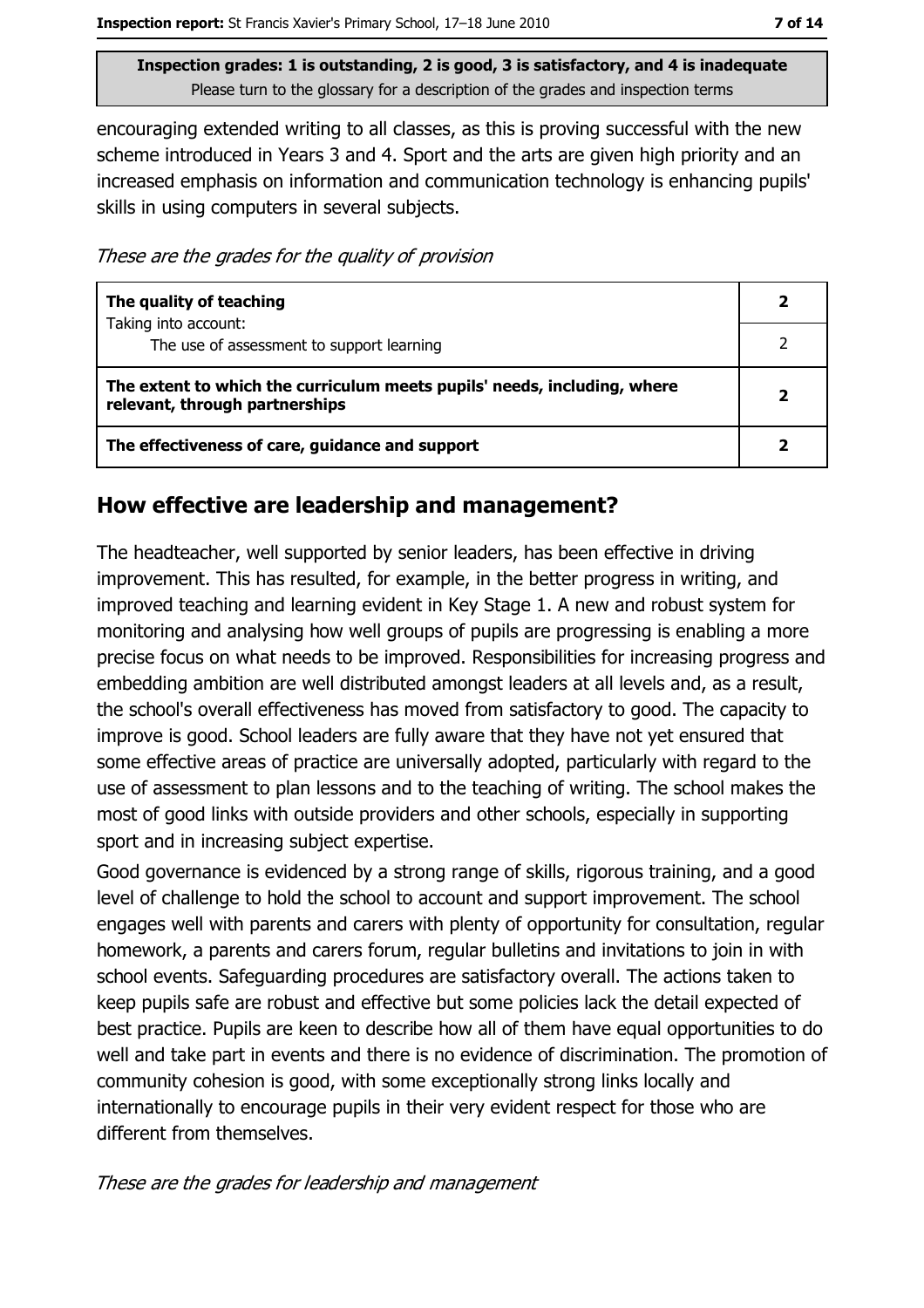| The effectiveness of leadership and management in embedding ambition and<br>driving improvement                                                                     | $\overline{\mathbf{2}}$ |
|---------------------------------------------------------------------------------------------------------------------------------------------------------------------|-------------------------|
| Taking into account:<br>The leadership and management of teaching and learning                                                                                      | $\overline{2}$          |
| The effectiveness of the governing body in challenging and supporting the<br>school so that weaknesses are tackled decisively and statutory responsibilities<br>met | 2                       |
| The effectiveness of the school's engagement with parents and carers                                                                                                | $\overline{\mathbf{2}}$ |
| The effectiveness of partnerships in promoting learning and well-being                                                                                              | $\overline{2}$          |
| The effectiveness with which the school promotes equality of opportunity and<br>tackles discrimination                                                              | 2                       |
| The effectiveness of safeguarding procedures                                                                                                                        | 3                       |
| The effectiveness with which the school promotes community cohesion                                                                                                 | $\mathbf{2}$            |
| The effectiveness with which the school deploys resources to achieve<br>value for money                                                                             | $\mathbf{2}$            |

## **Early Years Foundation Stage**

Good links with parents and pre-school providers ensure that children have a smooth start in Reception. Children achieve well because activities capture their interest and are accurately matched to their prior attainment. They make good progress in all areas of learning and enter Year 1 with skills which are at least average and sometimes above for their age, including in literacy and numeracy. This progress is supported by skilled and well-targeted teaching during focused group work. Occasionally, when children work independently, adults miss opportunties to intervene swiftly enough to support them in making the most of their learning. Children's personal skills are given a high priority and, as a result, they quickly learn school routines, take turns and share with each other. A rich curriculum is reflected in the stimulating classroom and outside environment, full of busy, happy children exploring things for themselves. For example, in one session they were painting, writing letters, building volcanoes in the sand, and making a drain pipe for 'incy wincy spider'. The good teaching, care, guidance and support stem from effective leadership, where careful assessment is used to provide well for individuals and to identify where improvements are needed. Leadership has been especially effective recently in improving and securing equally good progress for children who have additional needs or difficulties.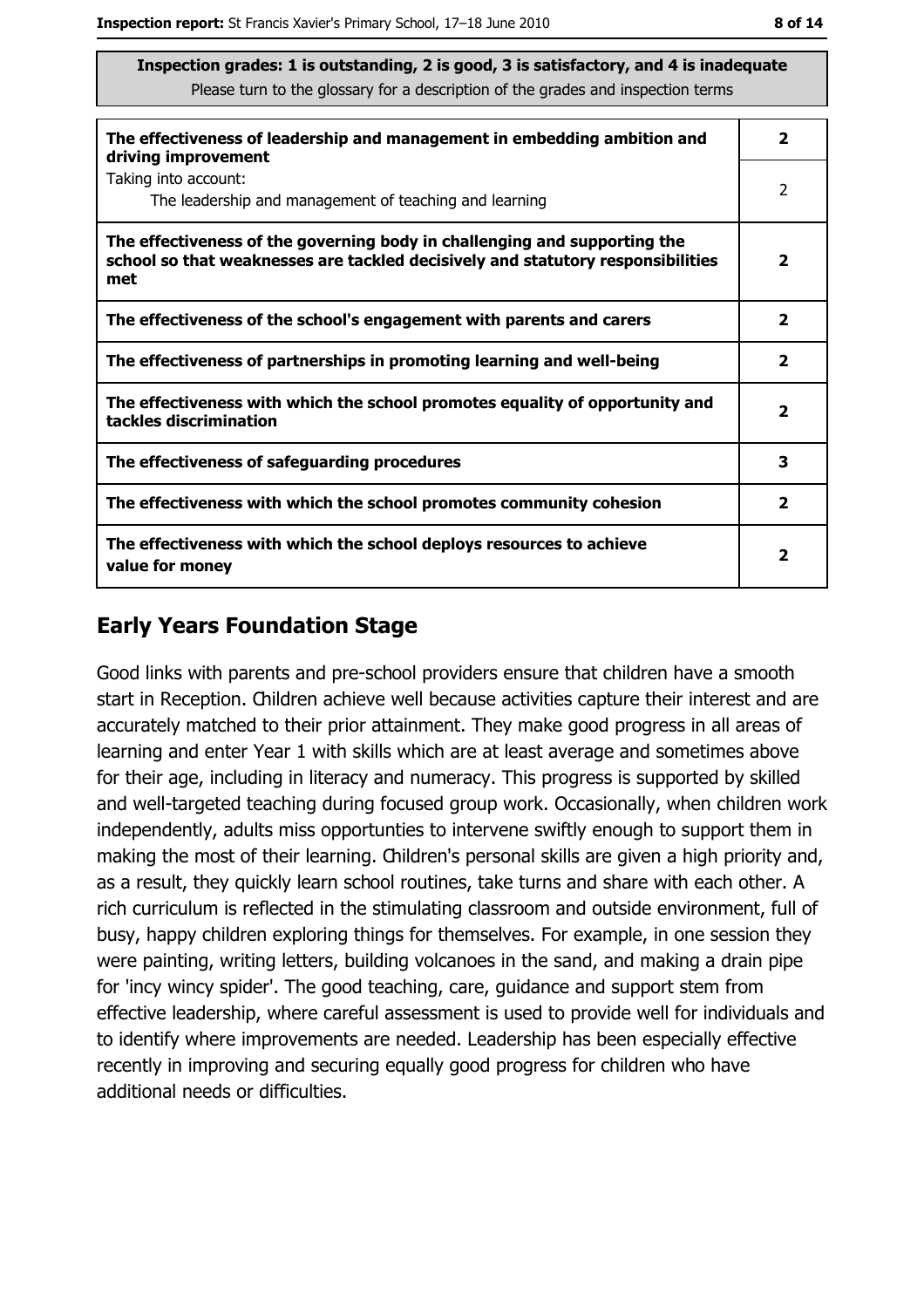| These are the grades for the Early Years Foundation Stage |  |  |
|-----------------------------------------------------------|--|--|
|-----------------------------------------------------------|--|--|

| <b>Overall effectiveness of the Early Years Foundation Stage</b>                             | 2 |
|----------------------------------------------------------------------------------------------|---|
| Taking into account:<br>Outcomes for children in the Early Years Foundation Stage            |   |
| The quality of provision in the Early Years Foundation Stage                                 |   |
| The effectiveness of leadership and management of the Early Years<br><b>Foundation Stage</b> | 2 |

## **Views of parents and carers**

The large majority of parents and carers are very positive about the school, particularly appreciating the fact that their children enjoy school, are kept safe and helped to lead healthy lives. One parent typically commented, 'We are very pleased with the education our child receives. She is stretched and challenged and given opportunities to be an independent learner.' The concerns of a few parents and carers regarding meeting pupils' particular needs and managing their behaviour are not supported by inspection evidence. Inspectors found behaviour to be good. Parents and carers are supported to help their children's learning with regular homework and formative marking, although a lack of clarity regarding targets in mathematics may have contributed to this concern by a few.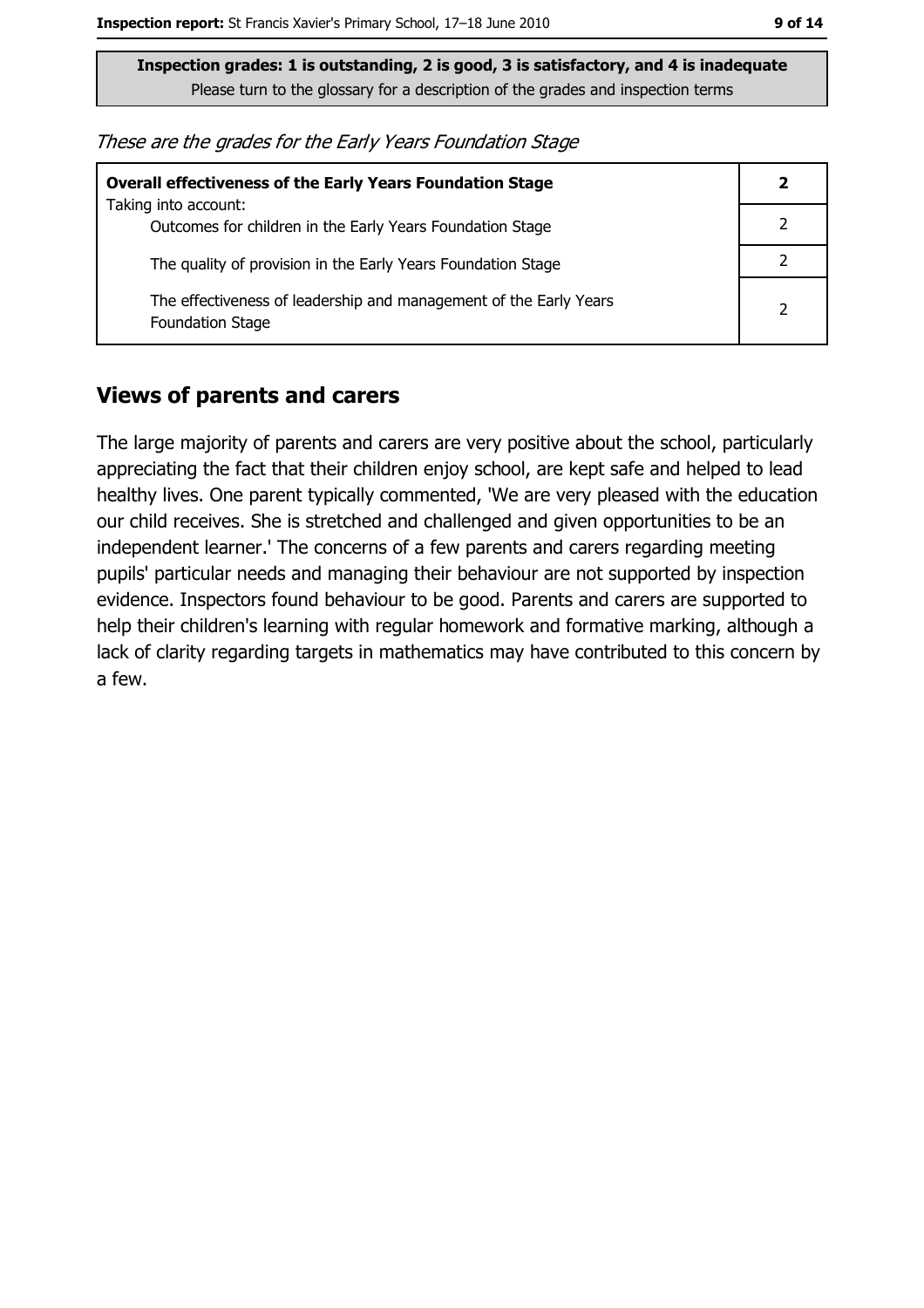#### Responses from parents and carers to Ofsted's questionnaire

Ofsted invited all the registered parents and carers of pupils registered at St Francis Xavier's Primary School to complete a questionnaire about their views of the school.

In the questionnaire, parents and carers were asked to record how strongly they agreed with 13 statements about the school. The inspection team received 93 completed questionnaires by the end of the on-site inspection. In total, there are 205 pupils registered at the school.

| <b>Statements</b>                                                                                                                                                                                                                                       | <b>Agree</b> | <b>Strongly</b> | <b>Agree</b> |               | <b>Disagree</b> |                | <b>Strongly</b><br>disagree |                |
|---------------------------------------------------------------------------------------------------------------------------------------------------------------------------------------------------------------------------------------------------------|--------------|-----------------|--------------|---------------|-----------------|----------------|-----------------------------|----------------|
|                                                                                                                                                                                                                                                         | <b>Total</b> | $\frac{1}{2}$   | <b>Total</b> | $\frac{0}{0}$ | <b>Total</b>    | $\frac{0}{0}$  | <b>Total</b>                | $\frac{1}{2}$  |
| My child enjoys school                                                                                                                                                                                                                                  | 56           | 60              | 36           | 39            | 1               | $\mathbf{1}$   | $\mathbf 0$                 | $\mathbf 0$    |
| The school keeps my child<br>safe                                                                                                                                                                                                                       | 50           | 54              | 39           | 42            | $\bf{0}$        | 0              | 0                           | 0              |
| The school informs me<br>about my child's progress                                                                                                                                                                                                      | 31           | 33              | 53           | 58            | 6               | $\overline{7}$ | 1                           | $\mathbf{1}$   |
| My child is making enough<br>progress at this school                                                                                                                                                                                                    | 32           | 34              | 51           | 55            | 8               | 9              | 1                           | $\mathbf{1}$   |
| The teaching is good at this<br>school                                                                                                                                                                                                                  | 39           | 42              | 47           | 51            | 5               | 5              | 1                           | $\mathbf{1}$   |
| The school helps me to<br>support my child's learning                                                                                                                                                                                                   | 27           | 29              | 52           | 56            | 12              | 13             | $\mathbf{1}$                | $\mathbf{1}$   |
| The school helps my child to<br>have a healthy lifestyle                                                                                                                                                                                                | 37           | 40              | 52           | 56            | 3               | 3              | 0                           | 0              |
| The school makes sure that<br>my child is well prepared for<br>the future (for example<br>changing year group,<br>changing school, and for<br>children who are finishing<br>school, entering further or<br>higher education, or<br>entering employment) | 40           | 43              | 41           | 44            | 6               | 6              | 1                           | $\mathbf{1}$   |
| The school meets my child's<br>particular needs                                                                                                                                                                                                         | 32           | 34              | 44           | 47            | 13              | 14             | 2                           | $\overline{2}$ |
| The school deals effectively<br>with unacceptable behaviour                                                                                                                                                                                             | 37           | 40              | 41           | 44            | 11              | 12             | $\overline{2}$              | $\overline{2}$ |
| The school takes account of<br>my suggestions and<br>concerns                                                                                                                                                                                           | 26           | 29              | 50           | 55            | $\overline{4}$  | 4              | 5                           | 5              |
| The school is led and<br>managed effectively                                                                                                                                                                                                            | 28           | 30              | 54           | 59            | $\overline{2}$  | $\overline{2}$ | $\overline{4}$              | $\overline{4}$ |
| Overall, I am happy with my<br>child's experience at this<br>school                                                                                                                                                                                     | 49           | 53              | 36           | 39            | $\overline{4}$  | 4              | $\overline{4}$              | 4              |

The table above summarises the responses that parents and carers made to each statement. The percentages indicate the proportion of parents and carers giving that response out of the total number of completed questionnaires. Where one or more parents and carers chose not to answer a particular question, the percentages will not add up to 100%.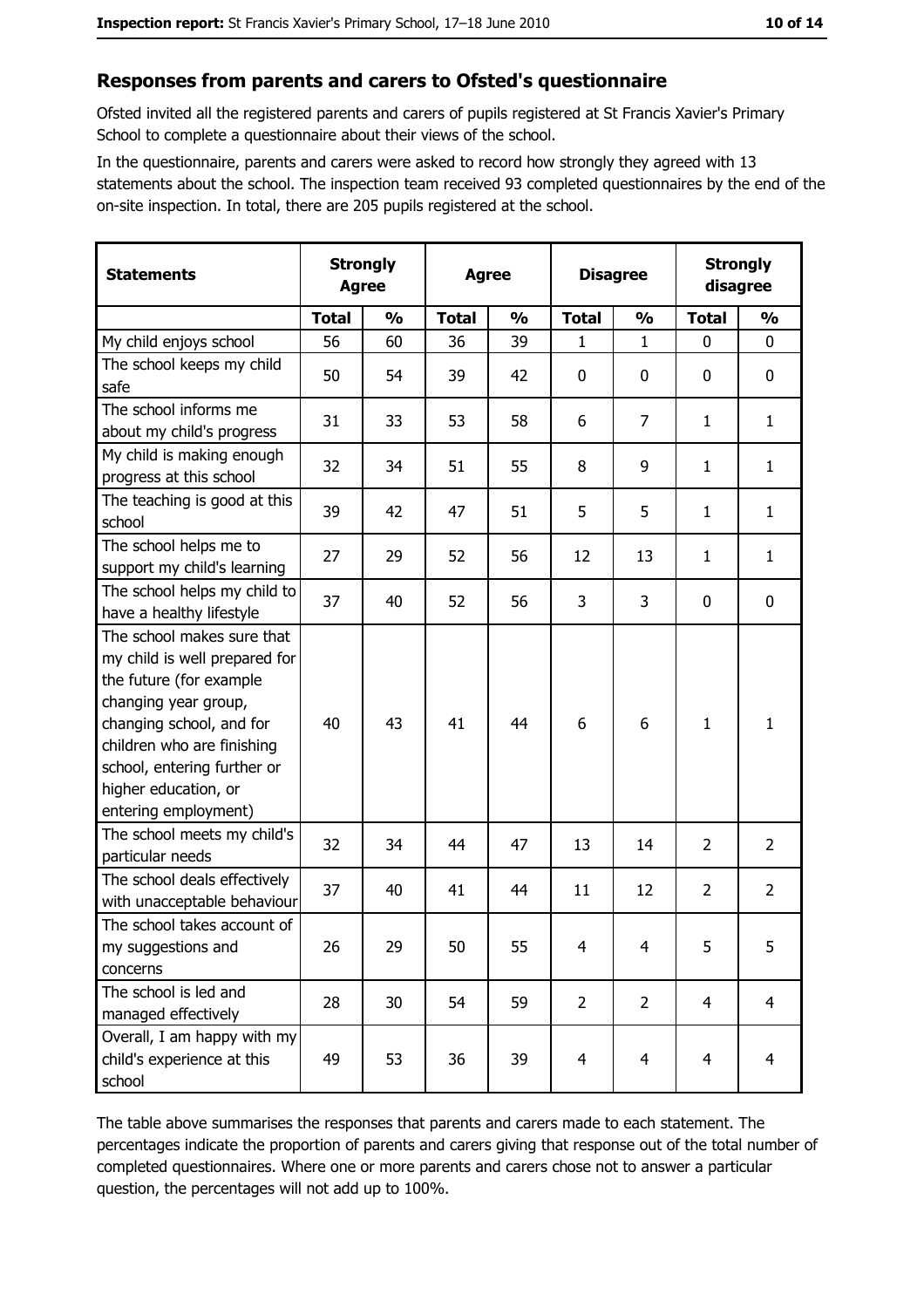# Glossary

| Grade   | <b>Judgement</b> | <b>Description</b>                                                                                                                                                                                                               |
|---------|------------------|----------------------------------------------------------------------------------------------------------------------------------------------------------------------------------------------------------------------------------|
| Grade 1 | Outstanding      | These features are highly effective. An oustanding<br>school provides exceptionally well for its pupils' needs.                                                                                                                  |
| Grade 2 | Good             | These are very positive features of a school. A school<br>that is good is serving its pupils well.                                                                                                                               |
| Grade 3 | Satisfactory     | These features are of reasonable quality. A satisfactory<br>school is providing adequately for its pupils.                                                                                                                       |
| Grade 4 | Inadequate       | These features are not of an acceptable standard. An<br>inadequate school needs to make significant<br>improvement in order to meet the needs of its pupils.<br>Ofsted inspectors will make further visits until it<br>improves. |

# What inspection judgements mean

### **Overall effectiveness of schools**

|                       | Overall effectiveness judgement (percentage of<br>schools) |      |                     |                   |  |
|-----------------------|------------------------------------------------------------|------|---------------------|-------------------|--|
| <b>Type of school</b> | <b>Outstanding</b>                                         | Good | <b>Satisfactory</b> | <b>Inadequate</b> |  |
| Nursery schools       | 51                                                         | 45   | 0                   | 4                 |  |
| Primary schools       | 6                                                          | 41   | 42                  | 10                |  |
| Secondary schools     | 8                                                          | 34   | 44                  | 14                |  |
| Sixth forms           | 10                                                         | 37   | 50                  | 3                 |  |
| Special schools       | 32                                                         | 38   | 25                  | 5                 |  |
| Pupil referral units  | 12                                                         | 43   | 31                  | 14                |  |
| All schools           | 9                                                          | 40   | 40                  | 10                |  |

New school inspection arrangements were introduced on 1 September 2009. This means that inspectors now make some additional judgements that were not made previously.

The data in the table above is for the period 1 September to 31 December 2009 and is the most recently published data available (see www.ofsted.gov.uk). Please note that the sample of schools inspected during the autumn term 2009 was not representative of all schools nationally, as weaker schools are inspected more frequently than good or outstanding schools.

Percentages are rounded and do not always add exactly to 100. Secondary school figures include those that have sixth forms, and sixth form figures include only the data specifically for sixth form inspection judgements.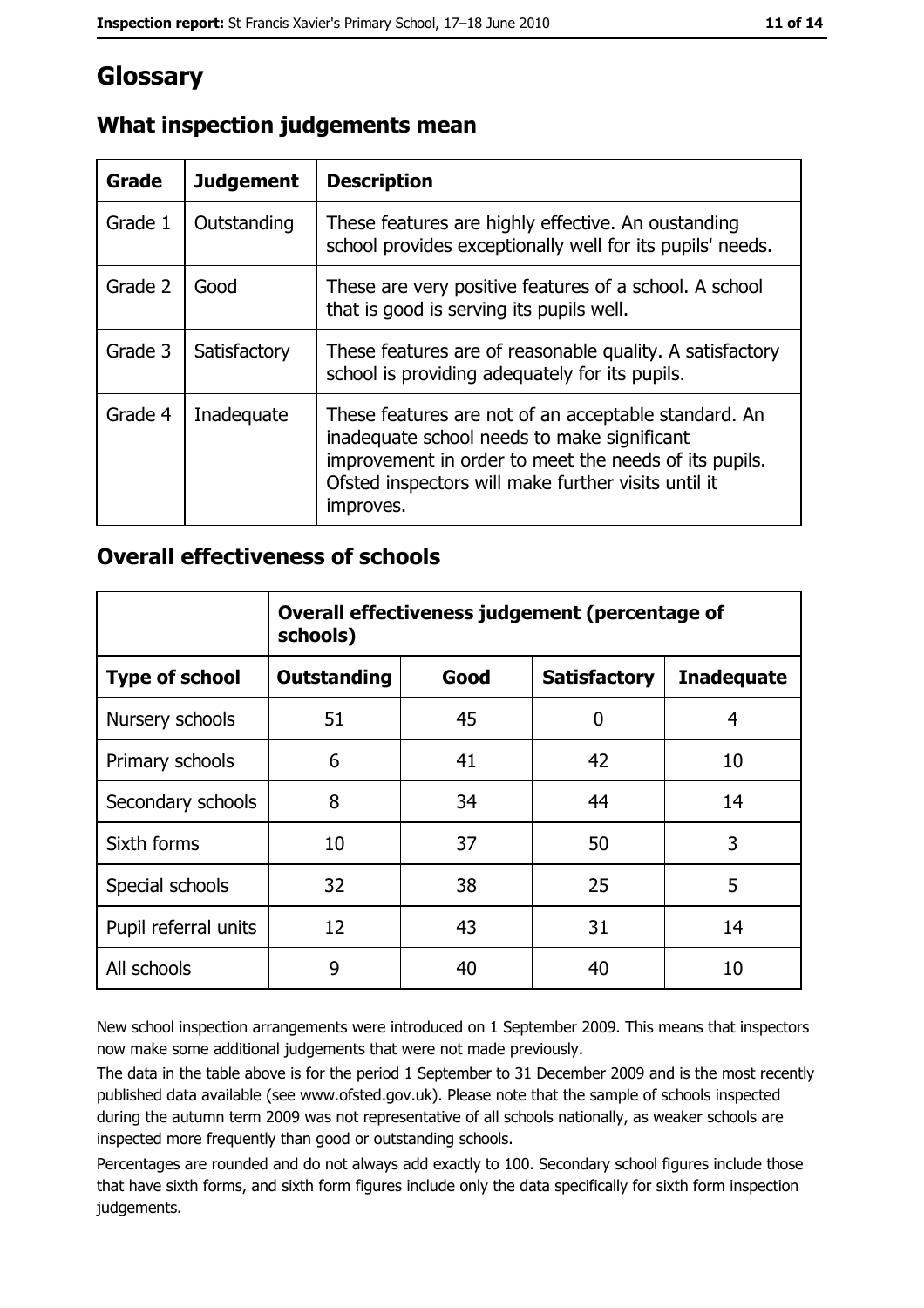# **Common terminology used by inspectors**

| Achievement:                  | the progress and success of a pupil in<br>their learning, development or training.                                                                                                                                                                                                                           |
|-------------------------------|--------------------------------------------------------------------------------------------------------------------------------------------------------------------------------------------------------------------------------------------------------------------------------------------------------------|
| Attainment:                   | the standard of the pupils' work shown by<br>test and examination results and in<br>lessons.                                                                                                                                                                                                                 |
| Capacity to improve:          | the proven ability of the school to<br>continue improving. Inspectors base this<br>judgement on what the school has<br>accomplished so far and on the quality of<br>its systems to maintain improvement.                                                                                                     |
| Leadership and management:    | the contribution of all the staff with<br>responsibilities, not just the headteacher,<br>to identifying priorities, directing and<br>motivating staff and running the school.                                                                                                                                |
| Learning:                     | how well pupils acquire knowledge,<br>develop their understanding, learn and<br>practise skills and are developing their<br>competence as learners.                                                                                                                                                          |
| <b>Overall effectiveness:</b> | inspectors form a judgement on a school's<br>overall effectiveness based on the findings<br>from their inspection of the school. The<br>following judgements, in particular,<br>influence what the overall effectiveness<br>judgement will be.                                                               |
|                               | The school's capacity for sustained<br>improvement.<br>Outcomes for individuals and groups<br>of pupils.<br>The quality of teaching.<br>The extent to which the curriculum<br>meets pupil's needs, including where<br>relevant, through partnerships.<br>The effectiveness of care, guidance<br>and support. |
| Progress:                     | the rate at which pupils are learning in<br>lessons and over longer periods of time. It<br>is often measured by comparing the<br>pupils' attainment at the end of a key<br>stage with their attainment when they<br>started.                                                                                 |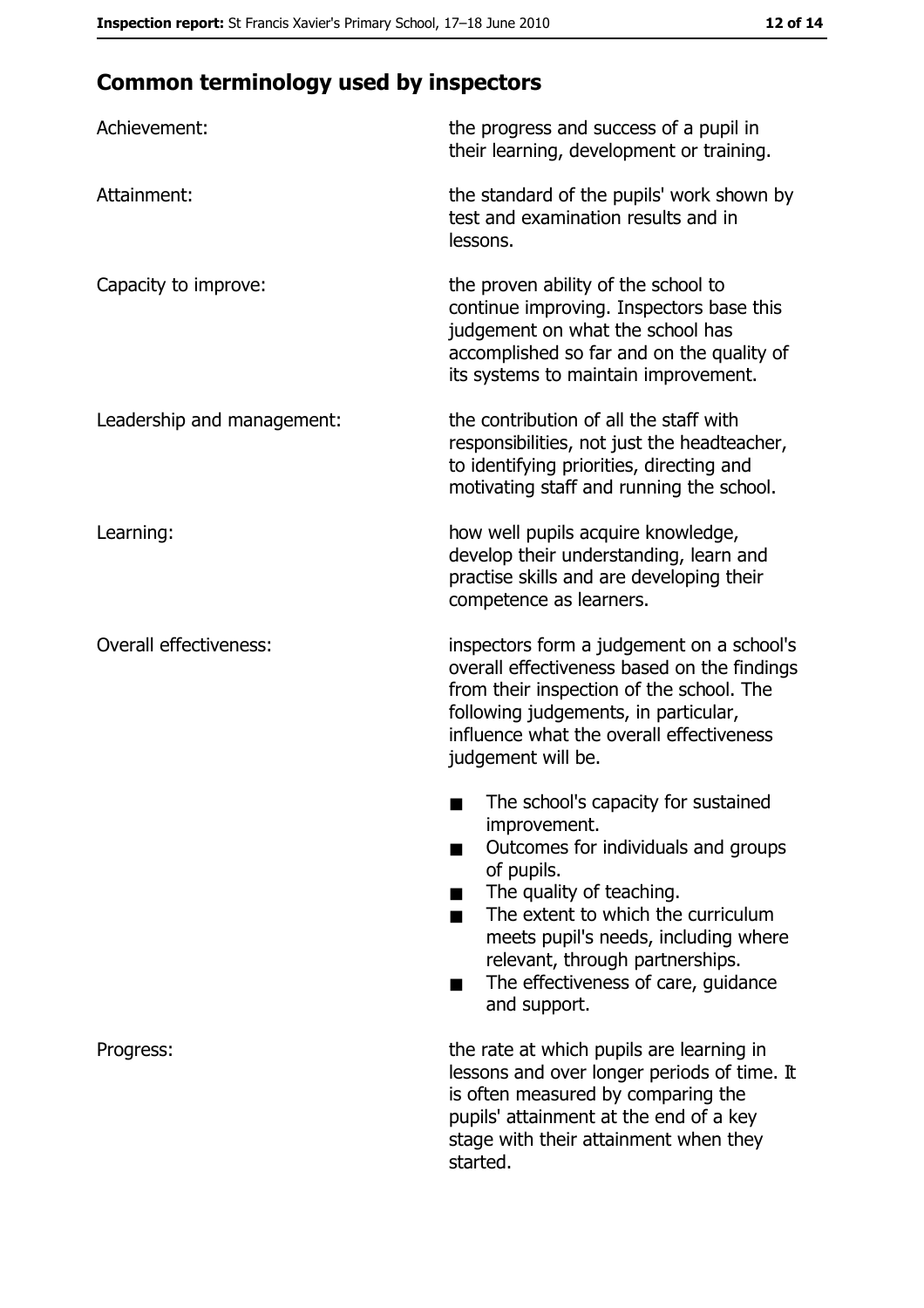This letter is provided for the school, parents and carers to share with their children. It describes Ofsted's main findings from the inspection of their school.



21 June 2010

**Dear Pupils** 

Inspection of St Francis Xavier's Primary School, Hereford, HR1 1DT

Thank you for being so welcoming when we visited your school. We enjoyed meeting you, joining you for lunch and seeing some of your lessons. Yours is a good school with many interesting things going on, just as you said. Staff work hard to keep developing the school and, for this reason, your work is improving all the time. Skilful teaching helps you to make good progress and do well. We like the way you really enjoy your learning and always try to do your best. You told us that your teachers make lessons fun and interesting. Your attainment is still improving, especially in writing in Key Stage 1 and in mathematics, and so we have asked the school to:

- make sure you all get a chance to use the new writing scheme and to write at  $\blacksquare$ length more often
- set out the next steps in your learning more clearly in mathematics and ensure you  $\blacksquare$ all move through these rapidly enough
- make sure that those who learn mathematics quickly always have enough challenge in the tasks set.

We suggest that you discuss these issues with your teachers, and help them by working hard and sharing your ideas with them.

You show a mature attitude to taking on responsibility and contribute well to school life and the community. You were keen to tell us that the school keeps you safe and looks after you well. It is especially impressive to see how well you are helping yourselves by eating such a healthy diet and taking plenty of exercise. Your behaviour is good, particularly in the way you value learning and play such an active part in lessons. You show a very considerate understanding and respect for others, including those who have different beliefs and ways of living. We wish you the very best for the future.

Yours sincerely

Patricia Pothecary

Lead inspector